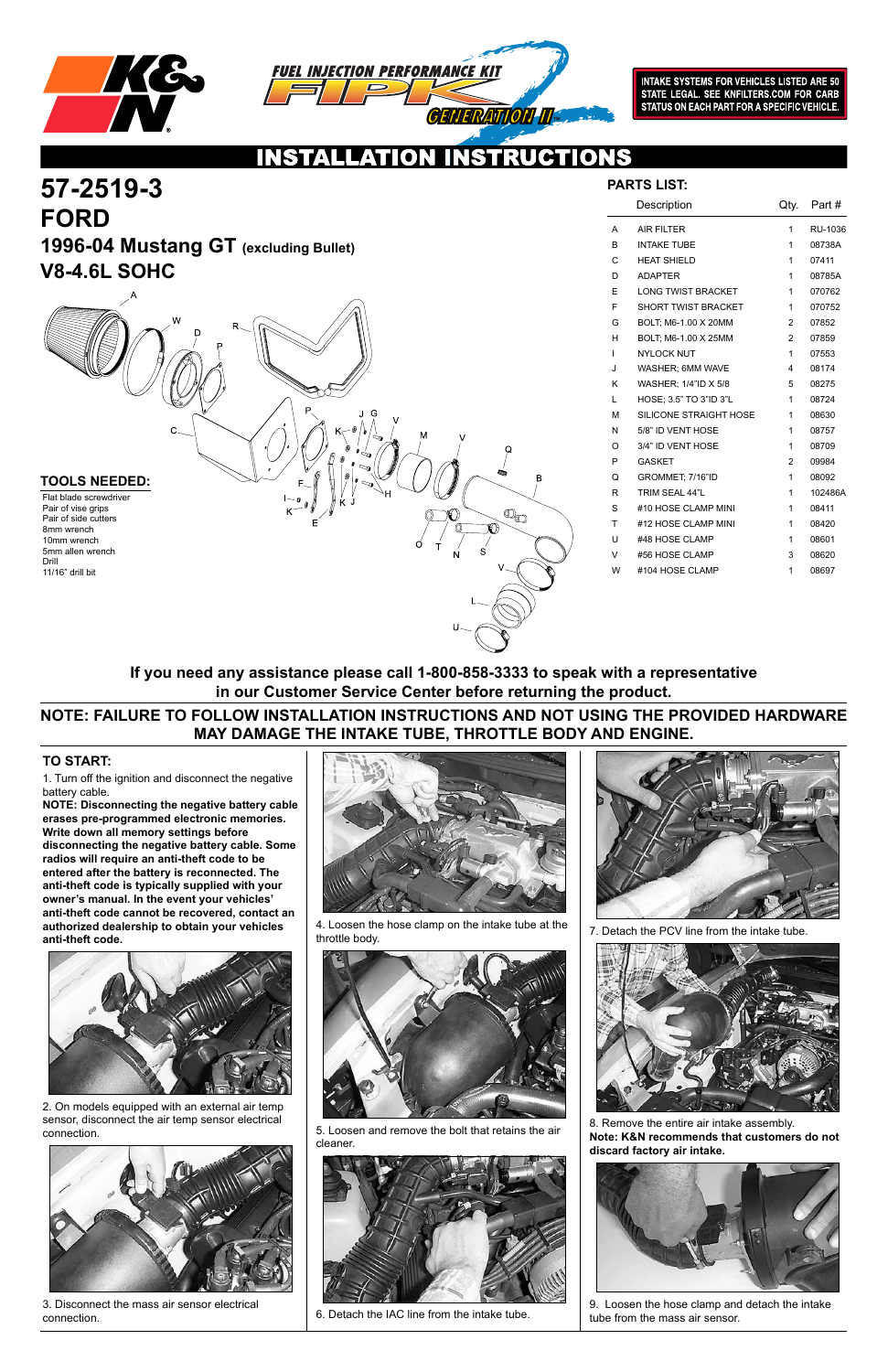# **Continued INSTALLATION INSTRUCTIONS**



10. On models equipped with an external air temp sensor remove the air temperature sensor from the intake tube.



11. Loosen and remove the 4 nuts that retain the mass air sensor.

**NOTE: It may be necessary to use a pair of vise grips to hold the studs while loosening the nuts.**



12. Remove the mass air sensor from the air cleaner.

**NOTE: The screen will not be reused.**



13. Install the trim seal onto the heat shield. **NOTE: some cutting and trimming will be necessary to achieve best fit.**





14. Assemble the mass air sensor, heat shield and adapter, using the gaskets and hardware provided as shown.



15. Attach the brackets to the mass air sensor as shown.

16. Attach the silicone step hose to the K&N® intake tube using the hose clamp provided.



17. Attach the silicone straight hose (08630) to the K&N® intake tube using the hose clamp provided.



18. On models equipped with an external air temp sensor, drill out the drill point using a 11/16" drill bit.



19. On models equipped with an external air temp sensor install the grommet into the hole in the previous step.



20.On models equipped with an external air temp sensor, insert the air temperature sensor into the grommet.





21. Attach the K&N® intake tube to the flange on the mass air sensor using the hose clamp provided.

**NOTE: Do not tighten completely at this time.**

22. Attach the air filter element to the adapter using the hose clamp provided.

**NOTE: Drycharger® air filter wrap; part # RF-1036DK is available to purchase separately. To learn more about Drycharger® filter wraps or look up color availability please visit http://www.knfilters.com®.**



23. Loosen and remove the nut from the protruding stud on the engine.

**NOTE: not all vehicles are equipped with a nut.**





24. Install the K&N® intake assembly, sliding the brackets onto the protruding stud on the engine as shown above.



25. Secure the silicone step hose to the throttle body using the hose clamp provided.